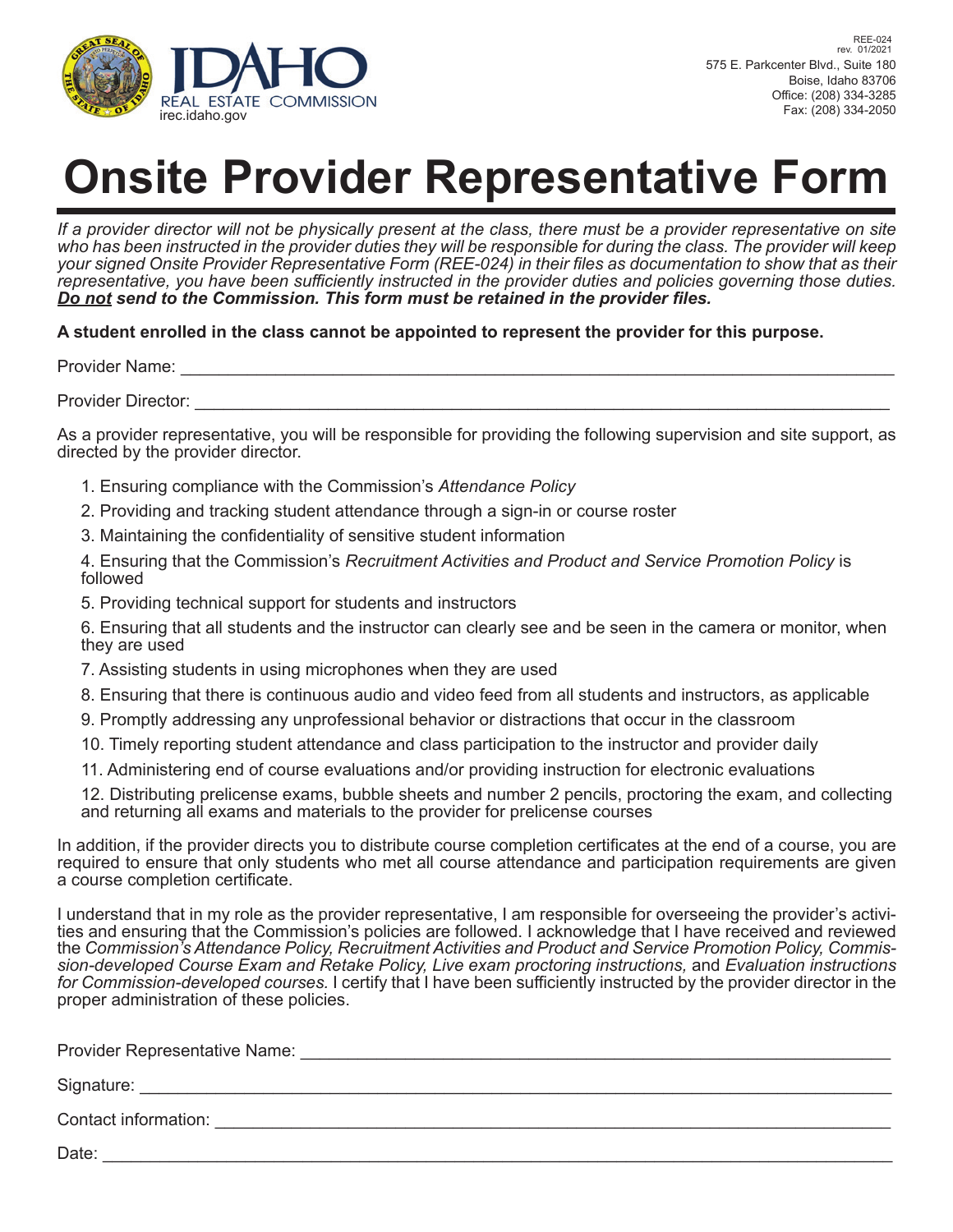#### *IREC ATTENDANCE POLICY*

*For Live Course Presentations Effective 7/2020*

*Regular attendance means 100% attendance at all sessions of a live (including courses taught by interactive*  gates instructors and course providers to monitor student attendance and strictly enforce this attendance policy. *A certified instructor or course provider may have his/its certification withdrawn for failure to enforce the 100% attendance policy at all course offerings.* 

Use of any electronic devices is not permitted during class time, unless required as part of the course. This in-<br>cludes texting, checking messages, incoming and outgoing calls, or any activities not related to the instruc *of the course content.*

*A student who misses any portion (even a few minutes) of a course taken for Post License or CE elective credit may not receive credit for the course unless the provider allows the student to attend the corre- sponding class session(s) in a subsequent offering of the same course.*

*Students will engage in professional behavior and maintain a professional demeanor while attending classes.*  teract with others in a way that promotes and enhances learning for all. Students have the right to express them<br>selves and participate freely in classes. However, they are expected to be courteous and respectful. Offensiv *or inappropriate language is not to be used in any form of communication. Students are allowed to disagree with each other or the instructor but must do so in a civil manner.*

## *For Prelicense Only*

*A student who misses any portion (even a few minutes) of a prelicense course may, at the discretion of the instructor and provider, complete make-up work to satisfy the 100% attendance requirement. Make-up work is allowed ONLY for prelicense courses, and MUST be completed for all portions of the course the student does not attend. Make-up work is defined as one or more of the following:* 

*1. Extra homework or other assignment given by the instructor (assignment cannot duplicate material* 

- *already presented in portion of class attended and must relate to subject matter the student missed)*
- *2. Attendance in the corresponding class session(s) in a subsequent offering of the same course or*
- *3. Supervised presentation of an audio or video recording of the class session(s) missed.*

*Students may meet this requirement either by completing additional work OR by attending the portion of class they missed in later class offerings but are not obligated to complete both. A student who does not complete the required make-up work within 90 days of the scheduled course completion date for a prelicense*  lines how make-up work will be handled. The provider's records regarding make-up work must include a list *of all sessions missed by the student and documentation to support the make-up work that was assigned and completed.*

*For Instructors only: If an instructor wishes to allow electronic notetaking, the provider must establish written classroom participation policy governing the use of electronic notetaking in the classroom. The policy must adhere to the following minimum guidelines: (a) A student shall direct his/her attention to the instruction being provided and refrain from engaging in activities unrelated to the instruction, such as texting, checking email, surfing the internet, completing contracts or other paperwork. (b) A student shall refrain from engaging in activities which are distracting to other students or the instructor, or which otherwise disrupt the orderly conduct of a class including distracting noise. Providers are expected to take appropriate steps to ensure that all students comply with their participation policy. The provider shall require the instructor to make an announcement at the beginning of the course and at the beginning of each subsequent day that electronic devices shall only be used for course related activities and notetaking purposes.*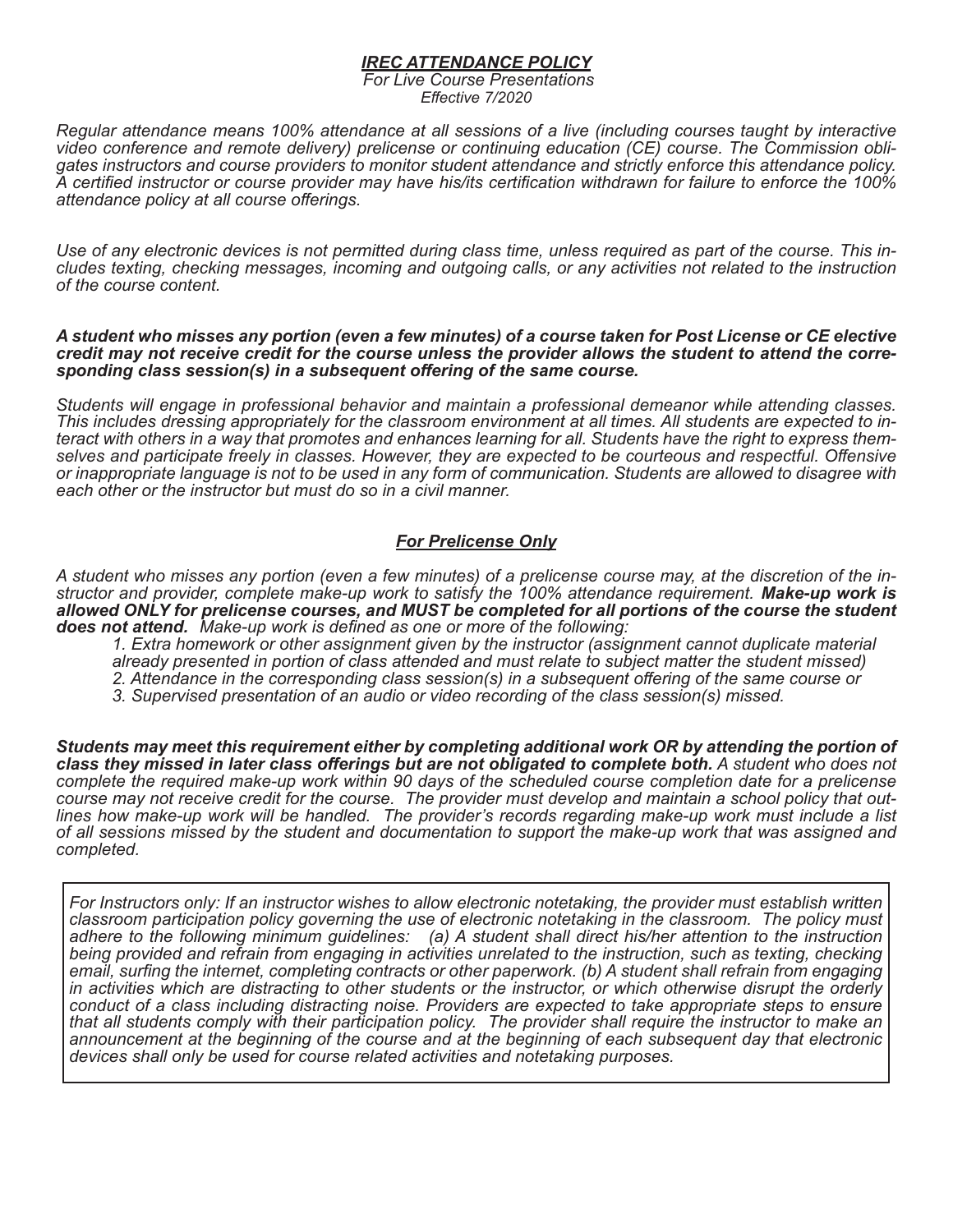*Effective 7/2020*

## *Recruitment Activities and Product and Service Promotion Policy Purposes:*

- *1. To ensure education classes remain instructional and professional*
- *2. To prohibit use of instructional time for recruitment*
- *3. To prohibit use of instructional time to product and service promotion AND*
- *4. To address students' desire for information about employment opportunities.*

*Recruitment Activities Policy: No instructor, school director or provider employee shall use class time to encourage, induce or promote student employment, affiliation or membership with any particular real estate licensee, real estate organization, franchise or network. "Promote" includes the making introductory remarks about a licensee, organization, franchise or the naming of such in examples (unless a reported court case).*

## *Permissible Promotion and Recruitment Activities:*

- *1. Must clearly be designated as "recruitment" and student attendance must clearly be optional*
- *2. Must be clear that IREC does not favor or embrace one brokerage over any other AND*
- *3. Must be conducted outside of instructional hour (e.g., not during classroom or "credited" time).*

*If conducted during the instructional day, permissible promotion and recruitment activities must occur before or after class, or during the lunch break. If during a lunch break, it must be clear that students are free to leave. Schools may organize a "recruitment session" outside of the regularly scheduled class. Student attendance at such sessions must be optional.*

*Classroom time must not be devoted to the discussion or promotion of marketing materials. Firm brochures and material must not be included within any IREC approved instructional materials and course outlines. (This restriction does not apply to a brokerage firm's "in house" educational activities, except to the extent that credited classroom time may not be used to promote the firm.)*

*Product and Service Promotion Policy: Sponsors, providers and instructors may make available for purchase materials and services that belong to the sponsor, instructor, or some other party on a limited basis. Sponsors and instructors shall not present a course for the main purpose of selling products or services and shall limit the announcement of products or services during the course. It is the Commission's intent that product and service promotion does not interfere with the presentation of the approved course material and the course is presented completely as it was approved.*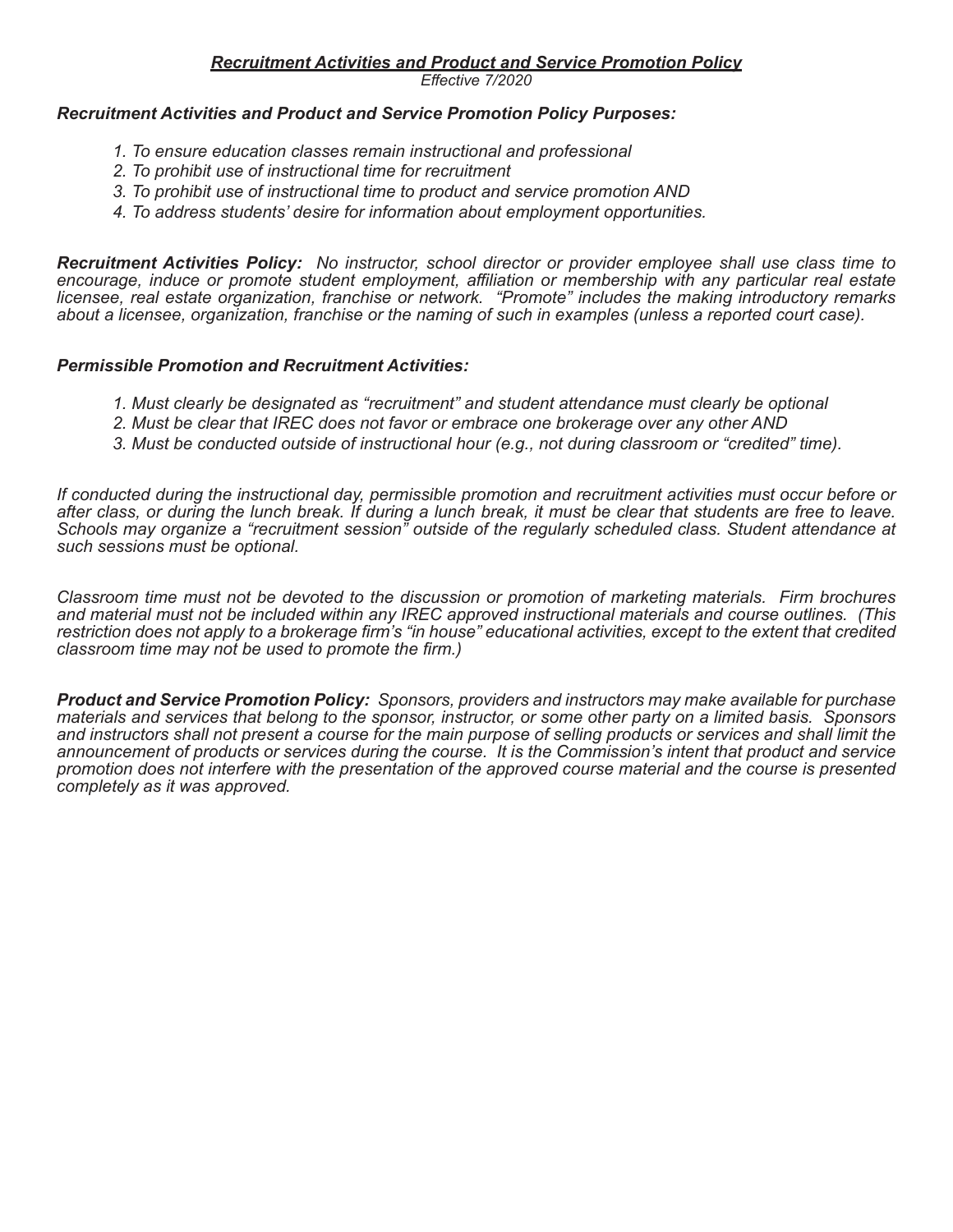#### *Commission-Developed Course Exam and Retake Policy*

*Effective 7/2020*

The Commission-approved course exams shall be used in their entirety and may not be revised or altered with-<br>out the Commission's advance permission. Providers are responsible to preserve the validity and security of<br>cours ers. A student who fails a final course exam shall be given a different version of the exam and must pass the *entire retake exam with a minimum score of 70% in order to receive credit for the course. Students completing make-up work are still expected to take the exam at the end of the course, as scheduled, with the rest of the class. If the student has missed enough of the course time that taking the exam will jeopardize their ability to pass the exam, the provider should consider asking them to attend a subsequent offering of the missed portion in lieu of assigning make-up work.* 

*Pursuant to the exam provider's policies, test takers are not allowed to share or discuss the questions or answers*  fied instructors and representatives of certified providers will not solicit or request students to provide license *exam questions or answers from the licensing exam and will refrain from discussing such information or utilizing it in any way.* 

*Certified instructors and representatives of certified providers may not apply for or take the real estate licensing exam for any other purpose than to obtain an Idaho real estate license or to obtain certification as specified in the requirements for post license instructor certification.*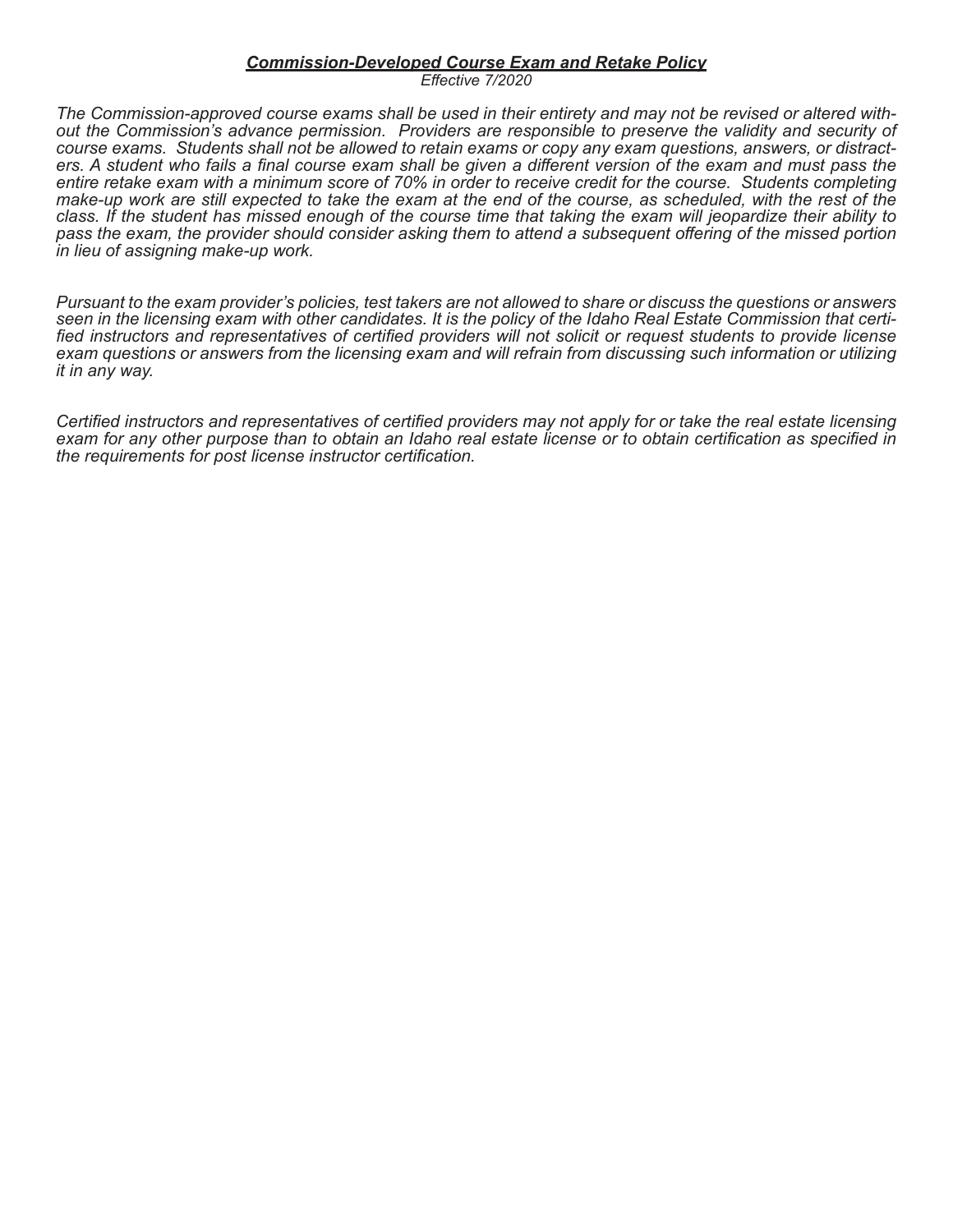## **Live exam proctoring instructions**

*Effective 7/2020*

All exams are closed book, closed note, and closed resource. Student should be monitored while taking the exam to ensure that they are not using an outside materials or assistance.

Students may use a handheld calculator and scratch paper while taking the exam, but they should not have access to any other materials or resources. Cell phones and electronic devices other than handheld calculators may not be used during the exam.

Each student should be given either exam 1 or exam 2, a bubble sheet to complete their answers, and a number 2 pencil.

The student must clearly and legibly write their full legal name, course title, and the exam number (1 or 2) with a number 2 pencil at the top of the bubble sheet.

Students may not write on the actual exam and should be instructed to mark all answers fully and completely on the bubble sheet.

Student should be informed that unanswered questions, or questions that are marked with more than one answer will be counted as incorrect.

When students have finished taking the exam, they must return their exam and bubble sheet to the provider representative or instructor for grading. The exam should be graded with a highlighter, marker or pen that is clearly visible. Pencils may not be used to grade the exam.

A passing exam score is 70% or greater. Scores between 69.1% and 69.4% may not be rounded up to 70%. The number of items the student missed, and their passing percentage should clearly be noted in the blank space of the exam bubble sheet.

After the exams have been graded, all original bubble sheets must be sent to the Commission regardless of whether the student passed or failed the exam. Do not fold or staple the bubble sheet and give them to the pro-<br>vider promptly for transmission to the Commission.

If a student needs to retake an exam, they can retake the exam one time using an alternative version of the exam. All retakes must be completed within 30 days of the original exam and should be coordinated with the provider.